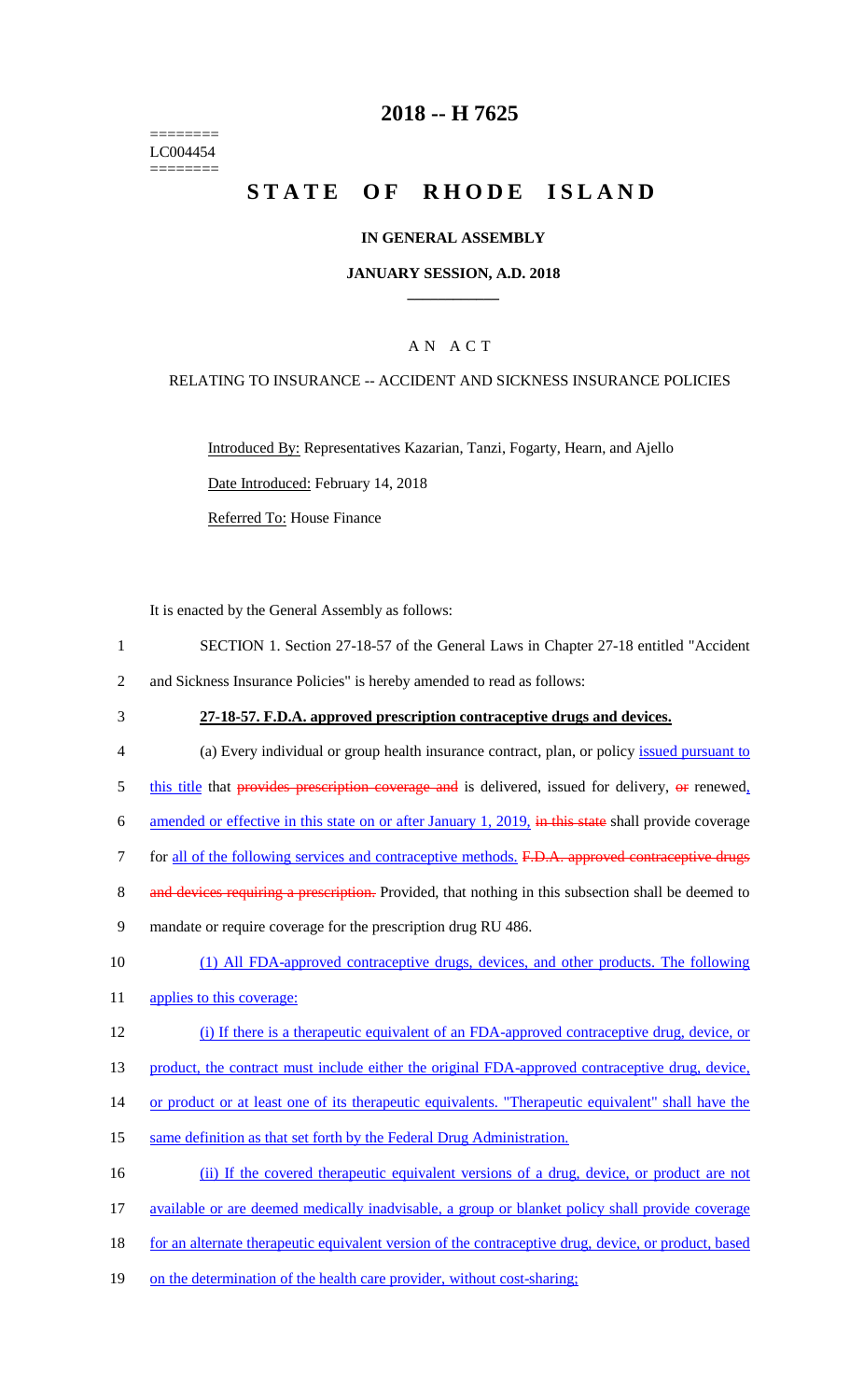prescribed by a licensed provider, excluding male condoms; and (iv) Coverage required by this section must include the dispensing of a supply intended to last twelve (12) months at a time to enrollees with a valid prescription, unless a smaller supply is requested by an enrollee or the prescribing provider instructs that the enrollee must receive a 7 smaller supply. (2) Voluntary sterilization procedures, except that coverage for male sterilization does not apply to high-deductible health plans; (3) Patient education and counseling on contraception; and (4) Follow-up services related to the drugs, devices, products, and procedures covered under this section, including, but not limited to, management of side effects, counseling for 13 continued adherence, and device insertion and removal. 14 (b) A group or blanket policy subject to this section shall not impose a deductible, coinsurance, copayment or any other cost-sharing requirement on the coverage provided pursuant 16 to this section. (c) Except as otherwise authorized under this subsection, a group or blanket policy shall 18 not impose any restrictions or delays on the coverage required under this section. (d) Benefits for an enrollee under this section shall be the same for an enrollee's covered spouse or domestic partner and covered non-spouse dependents.  $(b)(e)$  Notwithstanding any other provision of this section, any insurance company may issue to a religious employer an individual or group health insurance contract, plan, or policy that excludes coverage for prescription contraceptive methods which are contrary to the religious employer's bona fide religious tenets.  $\frac{1}{25}$  (e)(f) As used in this section, "religious employer" means an employer that is a "church or a qualified church-controlled organization" as defined in 26 U.S.C. § 3121. 27 (d)(g) This section does not apply to insurance coverage providing benefits for: (1) hospital confinement indemnity; (2) disability income; (3) accident only; (4) long term care; (5) Medicare supplement; (6) limited benefit health; (7) specified diseased indemnity; (8) sickness of bodily injury or death by accident or both; and (9) other limited benefit policies.  $\left(\frac{\Theta(h)}{h}\right)$  Every religious employer that invokes the exemption provided under this section shall provide written notice to prospective enrollees prior to enrollment with the plan, listing the

(iii) Coverage required by this section must include all over-the-counter contraceptive

2 drugs, devices and products approved by the United States Food and Drug Administration when

- contraceptive health care services the employer refuses to cover for religious reasons.
- (i) Nothing in this section shall be construed to exclude coverage for contraceptive drugs,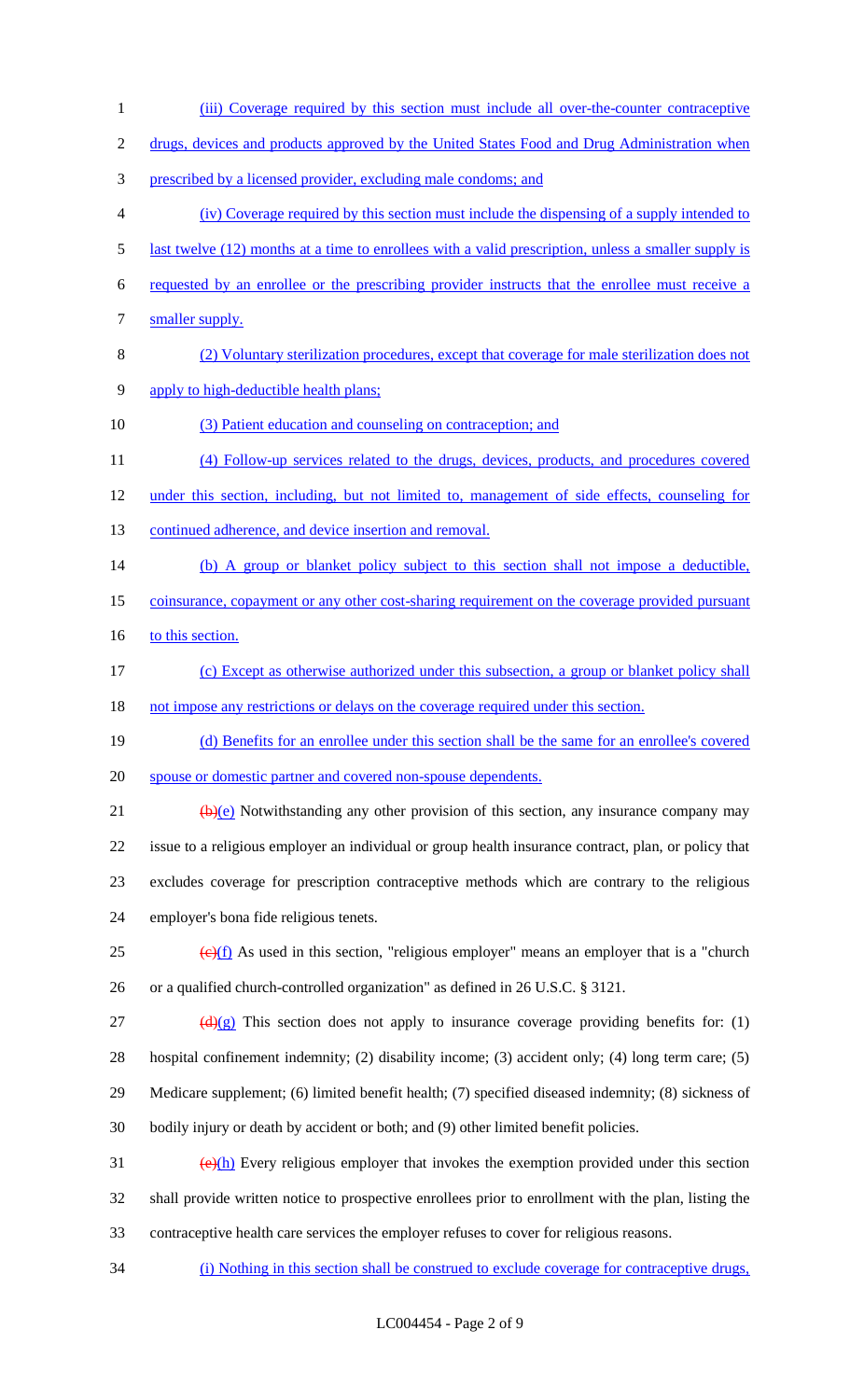- 1 devices, or products for reasons other than contraceptive purposes, such as decreasing the risk of
- 2 ovarian cancer or eliminating symptoms of menopause, or for contraception that is necessary to
- 3 preserve the life or health of an enrollee.
- 4 SECTION 2. Section 27-19-48 of the General Laws in Chapter 27-19 entitled "Nonprofit 5 Hospital Service Corporations" is hereby amended to read as follows:
- 

#### 6 **27-19-48. F.D.A. approved prescription contraceptive drugs and devices.**

- 7 (a) Every individual or group health insurance contract, plan, or policy issued pursuant to
- 8 this title that provides prescription coverage and is delivered, issued for delivery, or renewed,
- 9 amended or effective in this state on or after January 1, 2019, in this state shall provide coverage
- 10 for all of the following services and contraceptive methods. F.D.A. approved contraceptive drugs
- 11 and devices requiring a prescription. Provided, that nothing in this subsection shall be deemed to
- 12 mandate or require coverage for the prescription drug RU 486.
- 13 (1) All FDA-approved contraceptive drugs, devices, and other products. The following
- 14 applies to this coverage:
- 15 (i) If there is a therapeutic equivalent of an FDA-approved contraceptive drug, device, or
- 16 product, the contract must include either the original FDA-approved contraceptive drug, device,
- 17 or product or at least one of its therapeutic equivalents. "Therapeutic equivalent" shall have the
- 18 same definition as that set forth by the Federal Drug Administration.
- 19 (ii) If the covered therapeutic equivalent versions of a drug, device, or product are not 20 available or are deemed medically inadvisable, a group or blanket policy shall provide coverage 21 for an alternate therapeutic equivalent version of the contraceptive drug, device, or product, based
- 22 on the determination of the health care provider, without cost-sharing;
- 23 (iii) Coverage required by this section must include all over-the-counter contraceptive
- 24 drugs, devices and products approved by the United States Food and Drug Administration when
- 25 prescribed by a licensed provider, excluding male condoms; and
- 26 (iv) Coverage required by this section must include the dispensing of a supply intended to
- 27 last twelve (12) months at a time to enrollees with a valid prescription, unless a smaller supply is
- 28 requested by an enrollee or the prescribing provider instructs that the enrollee must receive a
- 29 smaller supply.
- 30 (2) Voluntary sterilization procedures, except that coverage for male sterilization does not
- 31 apply to high-deductible health plans;
- 32 (3) Patient education and counseling on contraception; and
- 33 (4) Follow-up services related to the drugs, devices, products, and procedures covered
- 34 under this section, including, but not limited to, management of side effects, counseling for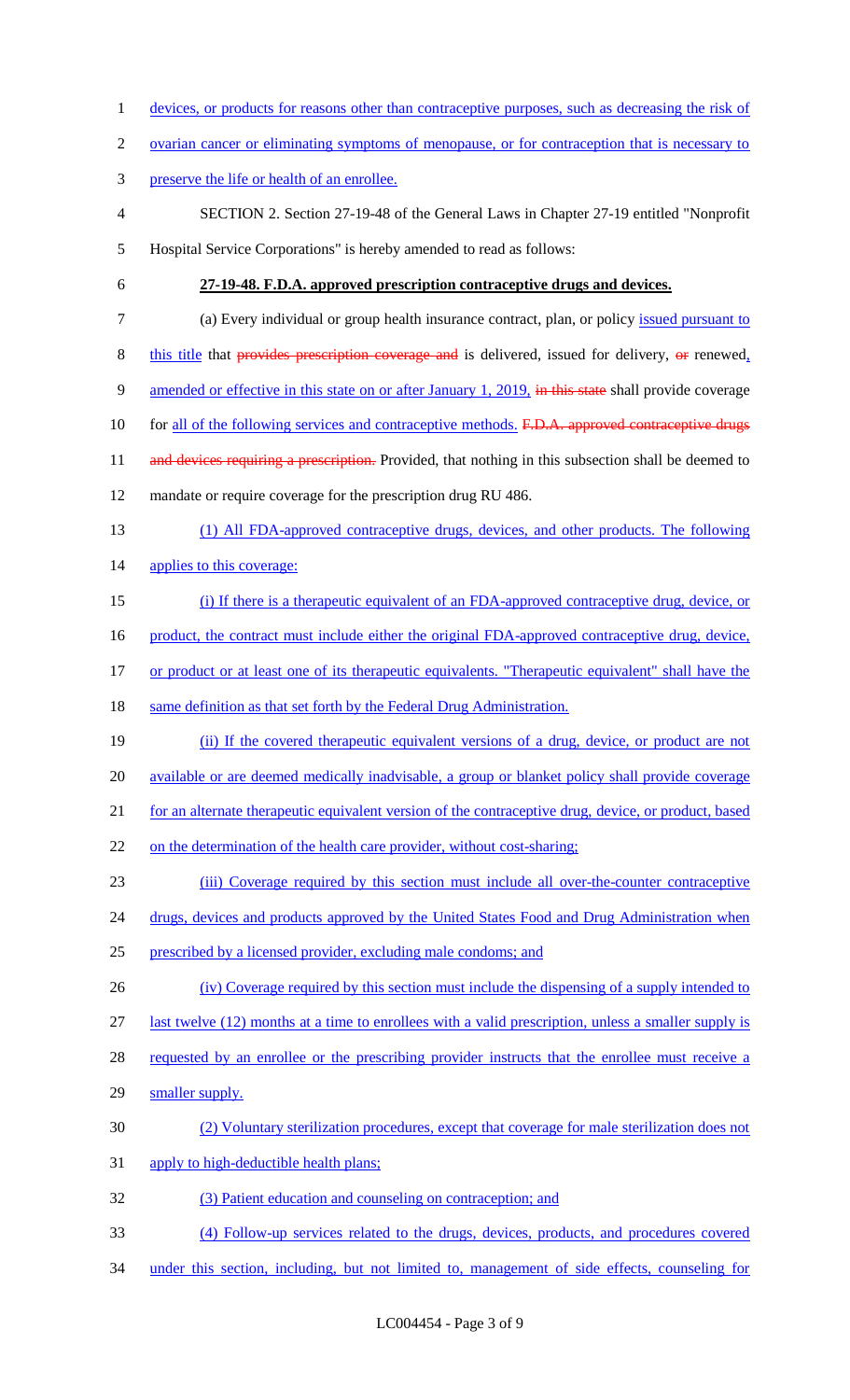- 1 continued adherence, and device insertion and removal.
- (b) A group or blanket policy subject to this section shall not impose a deductible,
- 3 coinsurance, copayment or any other cost-sharing requirement on the coverage provided pursuant
- to this section.
- (c) Except as otherwise authorized under this subsection, a group or blanket policy shall
- not impose any restrictions or delays on the coverage required under this section.
- (d) Benefits for an enrollee under this section shall be the same for an enrollee's covered

spouse or domestic partner and covered non-spouse dependents.

 $\left(\frac{b}{c}\right)$  Notwithstanding any other provision of this section, any insurance company may issue to a religious employer an individual or group health insurance contract, plan, or policy that excludes coverage for prescription contraceptive methods which are contrary to the religious employer's bona fide religious tenets.

- 13  $\left(\frac{e}{f}\right)$  As used in this section, "religious employer" means an employer that is a "church or a qualified church-controlled organization" as defined in 26 U.S.C. § 3121.
- 15 ( $\left(\frac{d}{g}\right)$  This section does not apply to insurance coverage providing benefits for: (1) hospital confinement indemnity; (2) disability income; (3) accident only; (4) long term care; (5)

 Medicare supplement; (6) limited benefit health; (7) specified diseased indemnity; (8) sickness of bodily injury or death by accident or both; and (9) other limited benefit policies.

- 19  $(e)(h)$  Every religious employer that invokes the exemption provided under this section shall provide written notice to prospective enrollees prior to enrollment with the plan, listing the contraceptive health care services the employer refuses to cover for religious reasons.
- (i) Nothing in this section shall be construed to exclude coverage for contraceptive drugs,
- devices, or products for reasons other than contraceptive purposes, such as decreasing the risk of
- 24 ovarian cancer or eliminating symptoms of menopause, or for contraception that is necessary to
- preserve the life or health of an enrollee.
- SECTION 3. Section 27-20-43 of the General Laws in Chapter 27-20 entitled "Nonprofit Medical Service Corporations" is hereby amended to read as follows:
- 

#### **27-20-43. F.D.A. approved prescription contraceptive drugs and devices.**

- 29 (a) Every individual or group health insurance contract, plan, or policy issued pursuant to this title that provides prescription coverage and is delivered, issued for delivery,  $\Theta$  renewed, 31 amended or effective in this state on or after January 1, 2019, in this state shall provide coverage 32 for all of the following services and contraceptive methods. F.D.A. approved contraceptive drugs
- 33 and devices requiring a prescription. Provided, that nothing in this subsection shall be deemed to
- mandate or require coverage for the prescription drug RU 486.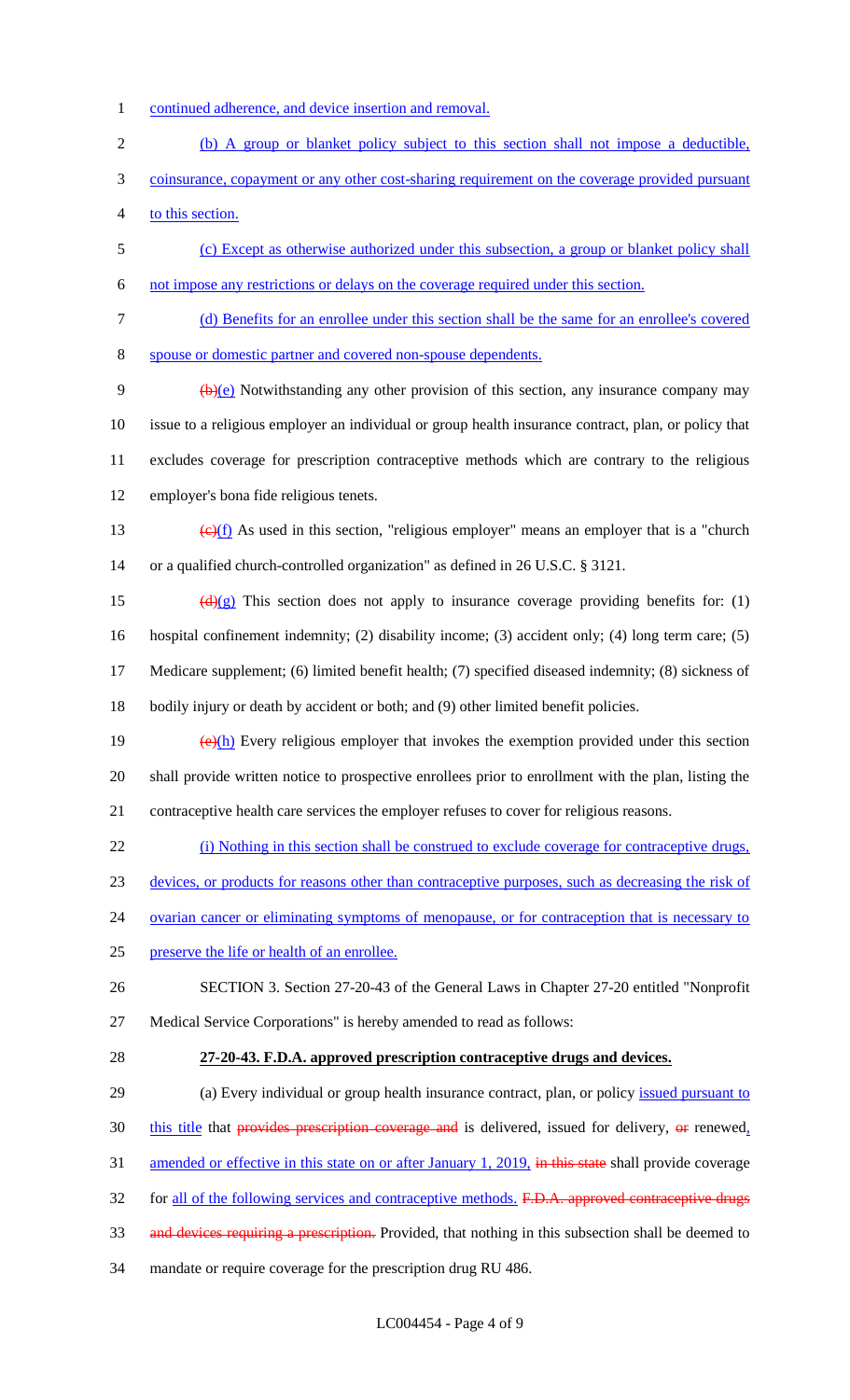| $\mathbf{1}$   | (1) All FDA-approved contraceptive drugs, devices, and other products. The following                      |
|----------------|-----------------------------------------------------------------------------------------------------------|
| $\overline{2}$ | applies to this coverage:                                                                                 |
| 3              | (i) If there is a therapeutic equivalent of an FDA-approved contraceptive drug, device, or                |
| 4              | product, the contract must include either the original FDA-approved contraceptive drug, device,           |
| 5              | or product or at least one of its therapeutic equivalents. "Therapeutic equivalent" shall have the        |
| 6              | same definition as that set forth by the Federal Drug Administration.                                     |
| 7              | (ii) If the covered therapeutic equivalent versions of a drug, device, or product are not                 |
| $8\,$          | available or are deemed medically inadvisable, a group or blanket policy shall provide coverage           |
| 9              | for an alternate therapeutic equivalent version of the contraceptive drug, device, or product, based      |
| 10             | on the determination of the health care provider, without cost-sharing;                                   |
| 11             | (iii) Coverage required by this section must include all over-the-counter contraceptive                   |
| 12             | drugs, devices and products approved by the United States Food and Drug Administration when               |
| 13             | prescribed by a licensed provider, excluding male condoms; and                                            |
| 14             | (iv) Coverage required by this section must include the dispensing of a supply intended to                |
| 15             | last twelve (12) months at a time to enrollees with a valid prescription, unless a smaller supply is      |
| 16             | requested by an enrollee or the prescribing provider instructs that the enrollee must receive a           |
| 17             | smaller supply.                                                                                           |
| 18             | (2) Voluntary sterilization procedures, except that coverage for male sterilization does not              |
| 19             | apply to high-deductible health plans;                                                                    |
| 20             | (3) Patient education and counseling on contraception; and                                                |
| 21             | (4) Follow-up services related to the drugs, devices, products, and procedures covered                    |
| 22             | under this section, including, but not limited to, management of side effects, counseling for             |
| 23             | continued adherence, and device insertion and removal.                                                    |
| 24             | (b) A group or blanket policy subject to this section shall not impose a deductible,                      |
| 25             | coinsurance, copayment or any other cost-sharing requirement on the coverage provided pursuant            |
| 26             | to this section.                                                                                          |
| 27             | (c) Except as otherwise authorized under this subsection, a group or blanket policy shall                 |
| 28             | not impose any restrictions or delays on the coverage required under this section.                        |
| 29             | (d) Benefits for an enrollee under this section shall be the same for an enrollee's covered               |
| 30             | spouse or domestic partner and covered non-spouse dependents.                                             |
| 31             | $\left(\frac{b}{c}\right)$ Notwithstanding any other provision of this section, any insurance company may |
| 32             | issue to a religious employer an individual or group health insurance contract, plan, or policy that      |
| 33             | excludes coverage for prescription contraceptive methods which are contrary to the religious              |
| 34             | employer's bona fide religious tenets.                                                                    |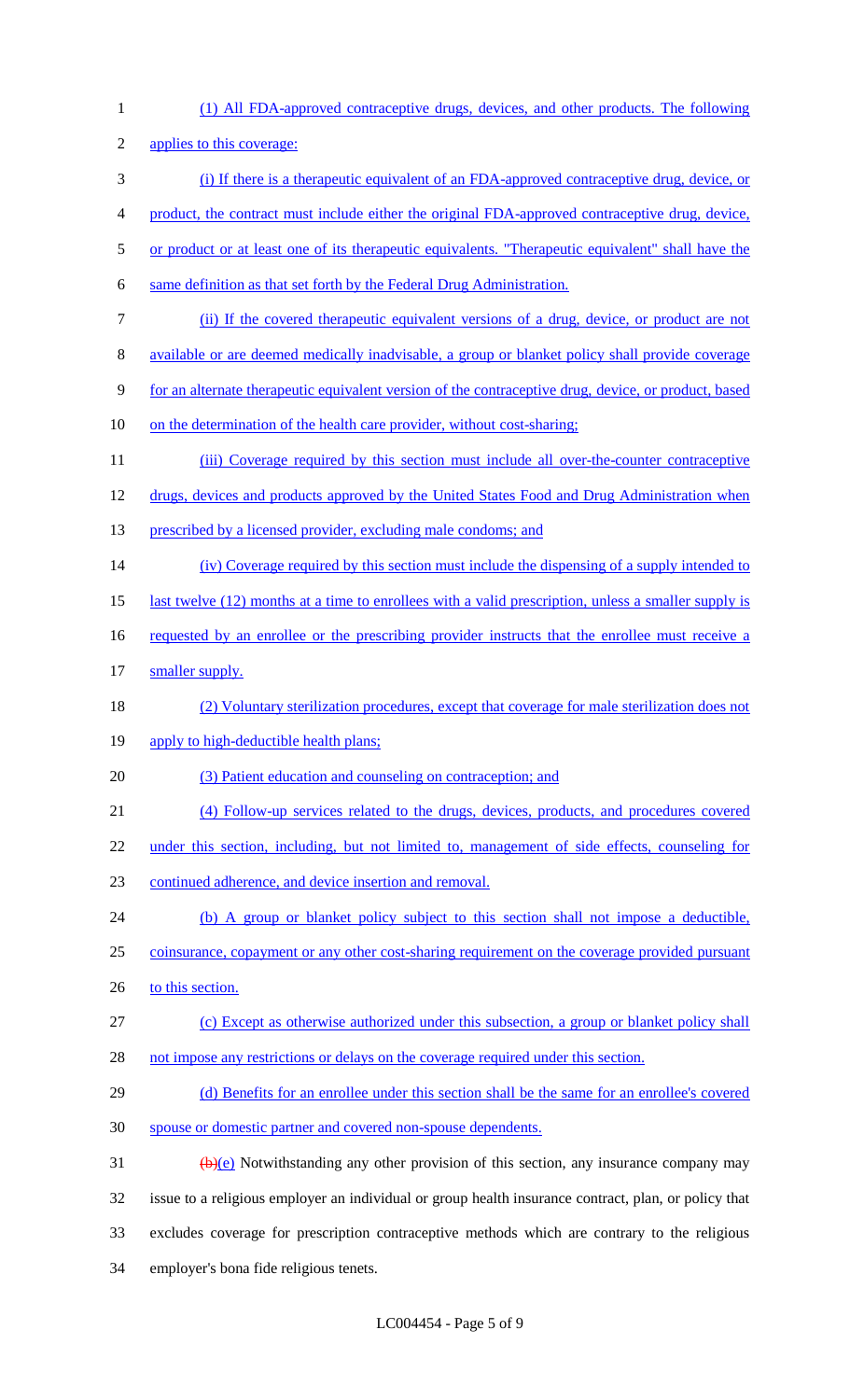- 1  $\left(\frac{e}{f}\right)$  As used in this section, "religious employer" means an employer that is a "church 2 or a qualified church-controlled organization" as defined in 26 U.S.C. § 3121.
- $\frac{d(x)}{dx}$  This section does not apply to insurance coverage providing benefits for: (1) 4 hospital confinement indemnity; (2) disability income; (3) accident only; (4) long term care; (5) 5 Medicare supplement; (6) limited benefit health; (7) specified diseased indemnity; (8) sickness of 6 bodily injury or death by accident or both; and (9) other limited benefit policies.
- 7  $\left(\frac{e}{h}\right)$  Every religious employer that invokes the exemption provided under this section 8 shall provide written notice to prospective enrollees prior to enrollment with the plan, listing the 9 contraceptive health care services the employer refuses to cover for religious reasons.
- 10 (i) Nothing in this section shall be construed to exclude coverage for contraceptive drugs,
- 11 devices, or products for reasons other than contraceptive purposes, such as decreasing the risk of
- 12 ovarian cancer or eliminating symptoms of menopause, or for contraception that is necessary to
- 13 preserve the life or health of an enrollee.

# 14 SECTION 4. Section 27-41-59 of the General Laws in Chapter 27-41 entitled "Health

- 15 Maintenance Organizations" is hereby amended to read as follows:
- 

#### 16 **27-41-59. F.D.A. approved prescription contraceptive drugs and devices.**

- 17 (a) Every individual or group health insurance contract, plan, or policy issued pursuant to 18 this title that provides prescription coverage and is delivered, issued for delivery, or renewed, 19 amended or effective in this state on or after January 1, 2019, in this state shall provide coverage 20 for all of the following services and contraceptive methods. F.D.A. approved contraceptive drugs 21 and devices requiring a prescription. Provided, that nothing in this subsection shall be deemed to 22 mandate or require coverage for the prescription drug RU 486. 23 (1) All FDA-approved contraceptive drugs, devices, and other products. The following
- 24 applies to this coverage:
- 25 (i) If there is a therapeutic equivalent of an FDA-approved contraceptive drug, device, or
- 26 product, the contract must include either the original FDA-approved contraceptive drug, device,
- 27 or product or at least one of its therapeutic equivalents. "Therapeutic equivalent" shall have the
- 28 same definition as that set forth by the Federal Drug Administration.
- 29 (ii) If the covered therapeutic equivalent versions of a drug, device, or product are not
- 30 available or are deemed medically inadvisable, a group or blanket policy shall provide coverage
- 31 for an alternate therapeutic equivalent version of the contraceptive drug, device, or product, based
- 32 on the determination of the health care provider, without cost-sharing;
- 33 (iii) Coverage required by this section must include all over-the-counter contraceptive
- 34 drugs, devices and products approved by the United States Food and Drug Administration when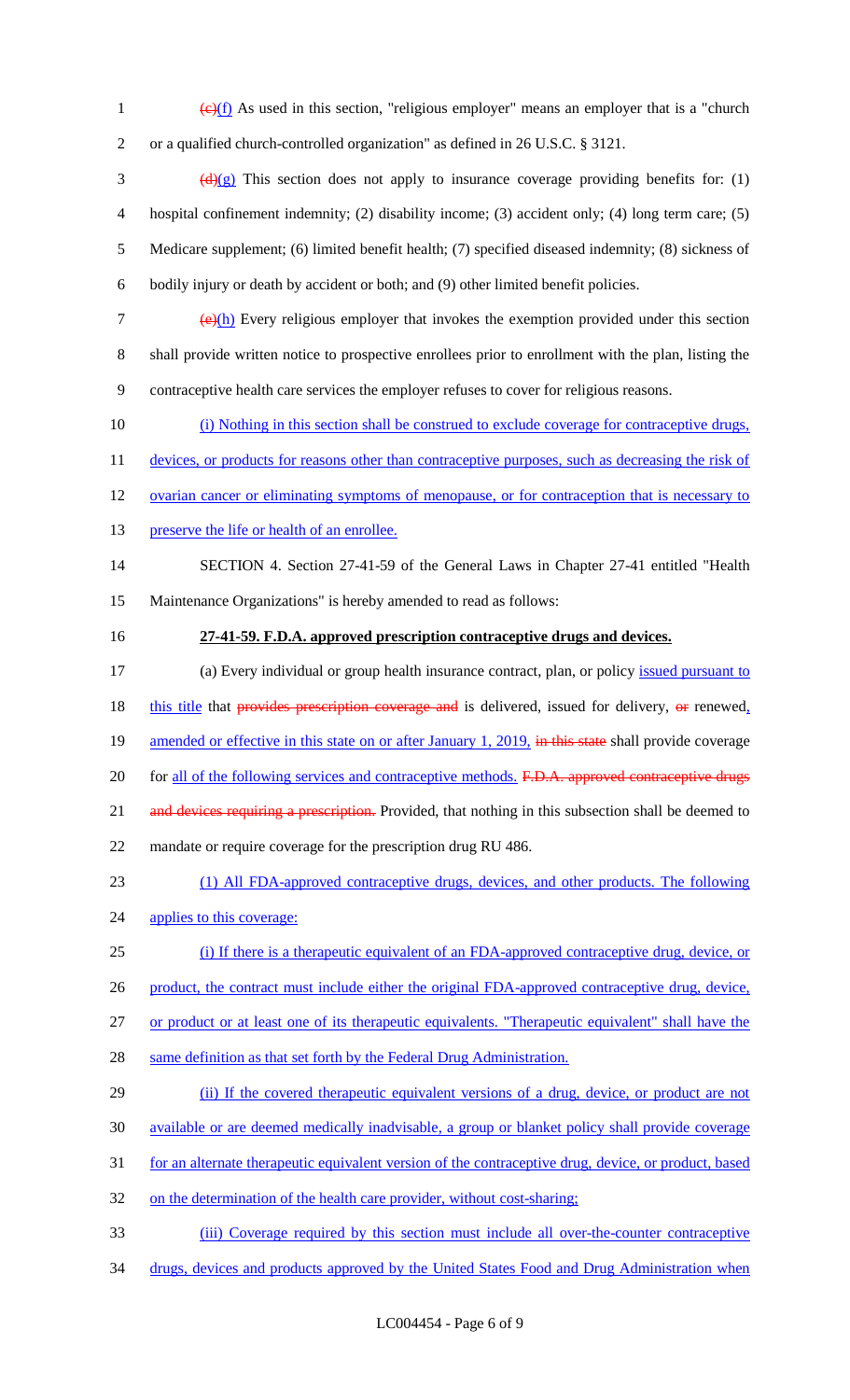- 1 prescribed by a licensed provider, excluding male condoms; and
- (iv) Coverage required by this section must include the dispensing of a supply intended to
- last twelve (12) months at a time to enrollees with a valid prescription, unless a smaller supply is
- requested by an enrollee or the prescribing provider instructs that the enrollee must receive a
- 5 smaller supply.
- (2) Voluntary sterilization procedures, except that coverage for male sterilization does not apply to high-deductible health plans;
- (3) Patient education and counseling on contraception; and
- (4) Follow-up services related to the drugs, devices, products, and procedures covered
- under this section, including, but not limited to, management of side effects, counseling for
- 11 continued adherence, and device insertion and removal.
- (b) A group or blanket policy subject to this section shall not impose a deductible, 13 coinsurance, copayment or any other cost-sharing requirement on the coverage provided pursuant
- 14 to this section.
- (c) Except as otherwise authorized under this subsection, a group or blanket policy shall 16 not impose any restrictions or delays on the coverage required under this section.
- (d) Benefits for an enrollee under this section shall be the same for an enrollee's covered spouse or domestic partner and covered non-spouse dependents.
- 19  $(b)(e)$  Notwithstanding any other provision of this section, any insurance company may issue to a religious employer an individual or group health insurance contract, plan, or policy that excludes coverage for prescription contraceptive methods which are contrary to the religious employer's bona fide religious tenets.
- 23  $\left(\frac{e}{f}\right)$  As used in this section, "religious employer" means an employer that is a "church" or a qualified church-controlled organization" as defined in 26 U.S.C. § 3121.
- 25 (d)(g) This section does not apply to insurance coverage providing benefits for: (1) hospital confinement indemnity; (2) disability income; (3) accident only; (4) long term care; (5) Medicare supplement; (6) limited benefit health; (7) specified diseased indemnity; (8) sickness of
- bodily injury or death by accident or both; and (9) other limited benefit policies.
- $\frac{29}{(e)(h)}$  Every religious employer that invokes the exemption provided under this section shall provide written notice to prospective enrollees prior to enrollment with the plan, listing the contraceptive health care services the employer refuses to cover for religious reasons.
- (i) Nothing in this section shall be construed to exclude coverage for contraceptive drugs,
- devices, or products for reasons other than contraceptive purposes, such as decreasing the risk of
- ovarian cancer or eliminating symptoms of menopause, or for contraception that is necessary to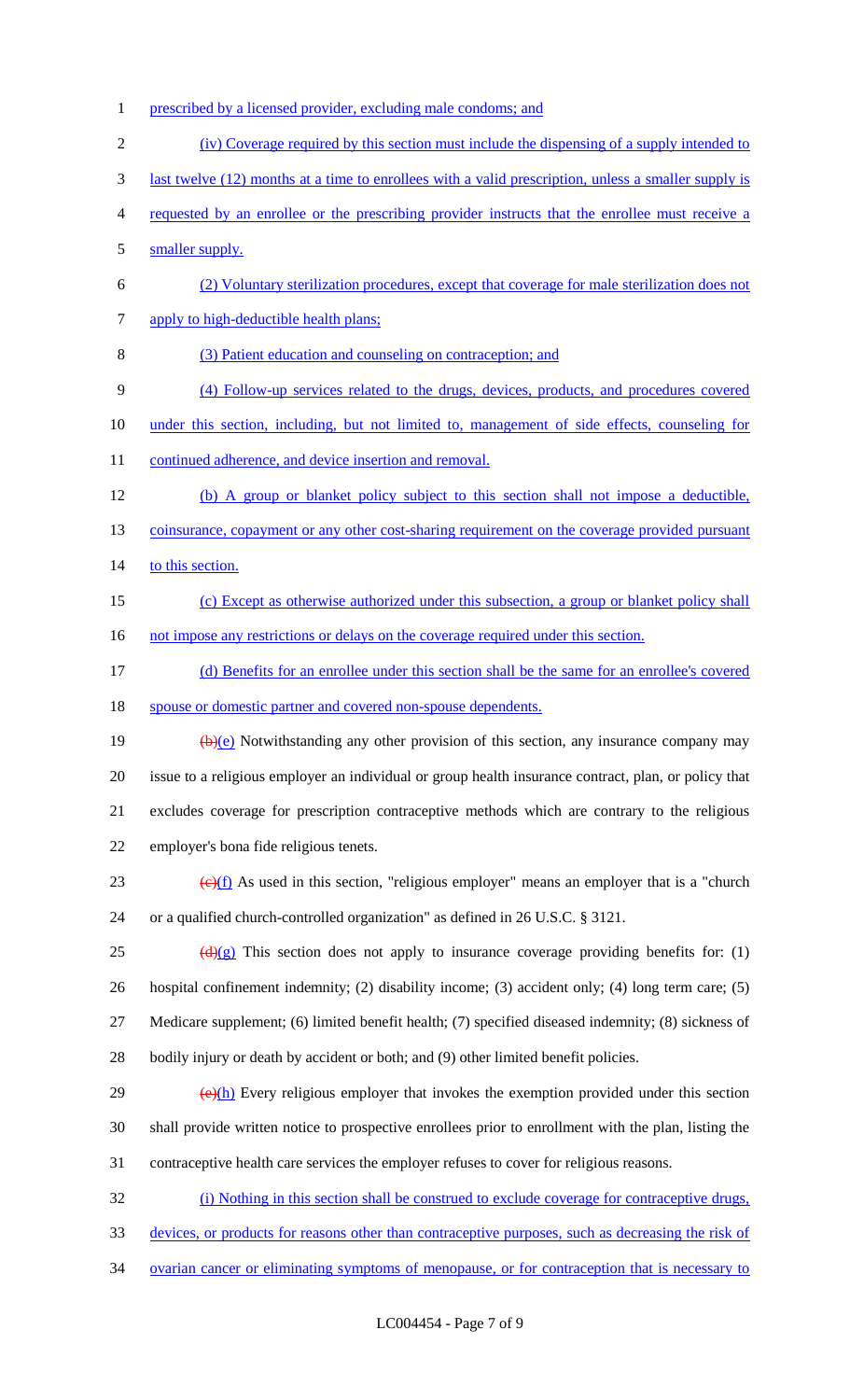#### 1 preserve the life or health of an enrollee.

- SECTION 5. Chapter 42-12.3 of the General Laws entitled "Health Care for Children and
- Pregnant Women" is hereby amended by adding thereto the following section:

## **42-12.3-3.1. Medical assistance expansion for women -- Full year coverage for contraception.**

- (a) Within one hundred eighty (180) days from January 1, 2019, the department of human
- services shall develop and implement a system by which the Medicaid program reimburses for,
- and Medicaid pharmacies, health care providers, and pharmacy benefit managers dispense:
- (1) Twelve (12) months of prescription contraception at a time to enrollees with a valid
- prescription, unless a smaller supply is requested by an enrollee or the prescribing provider
- 11 instructs that the enrollee must receive a smaller supply.
- (b) This section shall apply to all Medicaid programs, including managed care.
- (c) The department of human services may issue rules and regulations to implement the
- 14 provisions of this section.
- (d) This section shall serve as legislative approval for any Medicaid State Plan
- 16 Amendment that is required by the Centers for Medicare and Medicaid Services to implement this
- section.
- SECTION 6. This act shall take effect upon passage.

#### ======== LC004454 ========